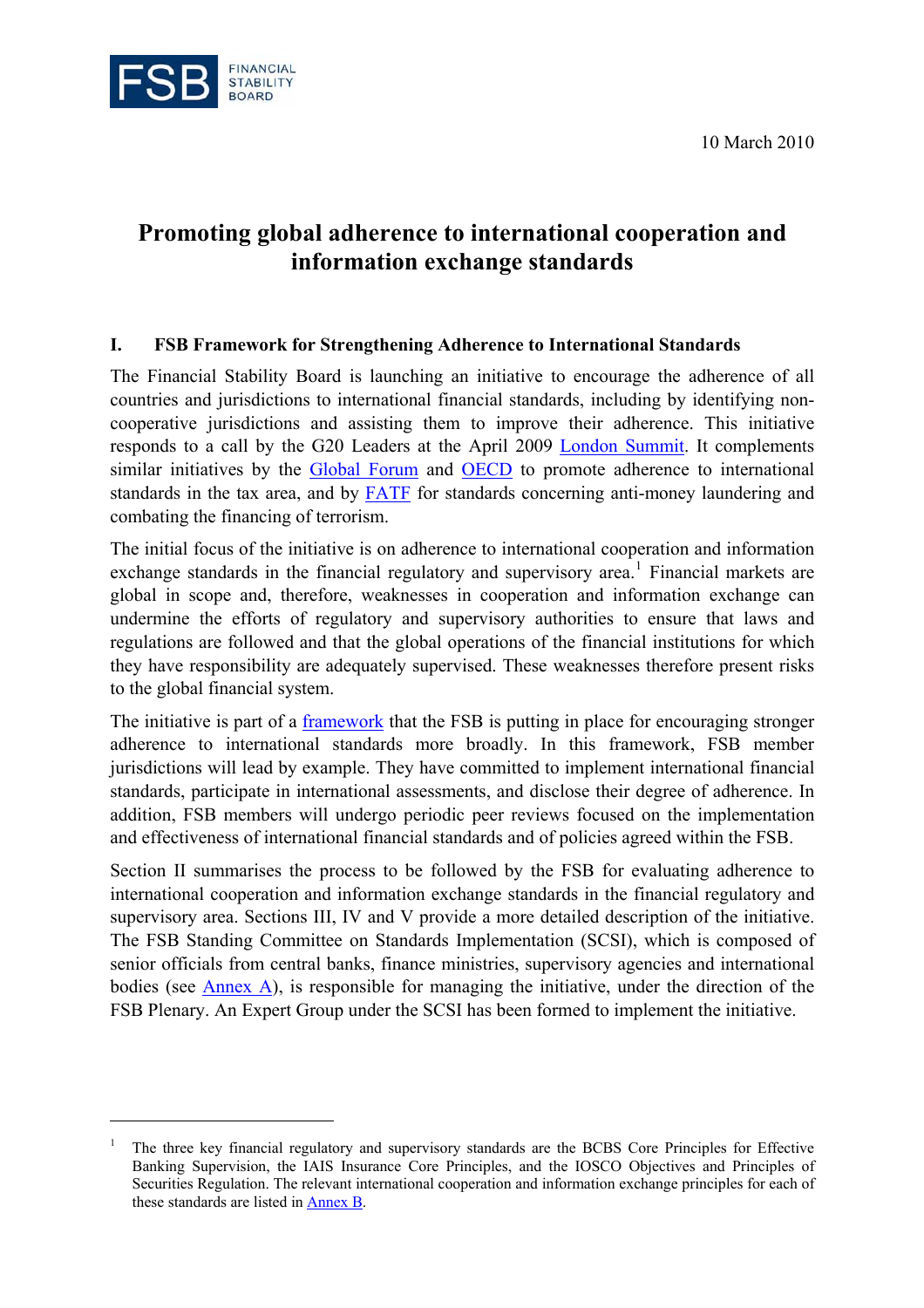# **II. Overview of the process to evaluate adherence**

The FSB has prioritised a pool of jurisdictions to be further evaluated, based on their importance in the financial system and the available information on their compliance with the relevant standards. These jurisdictions will be invited to engage in a confidential dialogue with the FSB in order to further evaluate their adherence and identify ways to improve adherence. The identities of the jurisdictions invited to engage in a confidential dialogue will not be disclosed outside the FSB.

# *Jurisdictions to be engaged in dialogue*

To determine the jurisdictions to be engaged in dialogue, two criteria were used:

- Financial importance has been gauged based on a combination of economic and financial indicators.
- Existing information on adherence to international cooperation and information exchange standards (listed in **Annex B**) has been collected based on the Reports on the [Observance of Standards and Codes](http://www.imf.org/external/np/rosc/rosc.asp) (ROSCs) prepared by the IMF and World Bank, as well as signatory status under the [IOSCO Multilateral Memorandum of](http://www.iosco.org/library/index.cfm?section=mou_siglist)  [Understanding](http://www.iosco.org/library/index.cfm?section=mou_siglist) (MMoU). Jurisdictions may be engaged in dialogue either because the most recent available information (which may be outdated) showed weaknesses in compliance or because there is insufficient information on compliance available.

In order to lead by example, all FSB member jurisdictions for which there is not at present sufficient existing evidence of strong compliance will be assigned a high priority for further evaluation.

## *Evaluation process*

The dialogue with jurisdictions has four purposes:

- to examine a jurisdiction's compliance against international supervisory and regulatory standards relating to cooperation and information exchange;
- to examine the reasons for shortcomings in adherence;
- to discuss the jurisdiction's progress in meeting the relevant recommendations set out in any ROSC; and
- to make recommendations on steps to improve compliance.

The FSB will form an expert team to examine all relevant, existing information, including information provided by the authorities on developments since the latest IMF-World Bank ROSC. The expert team will be composed of specialists in banking, insurance and securities regulation and supervision as appropriate. The expert team will engage in dialogue with the jurisdiction and, if needed, encourage the authorities to request a new assessment of compliance from the IMF/World Bank, either through a Financial Sector Assessment Programme assessment or through stand-alone ROSCs.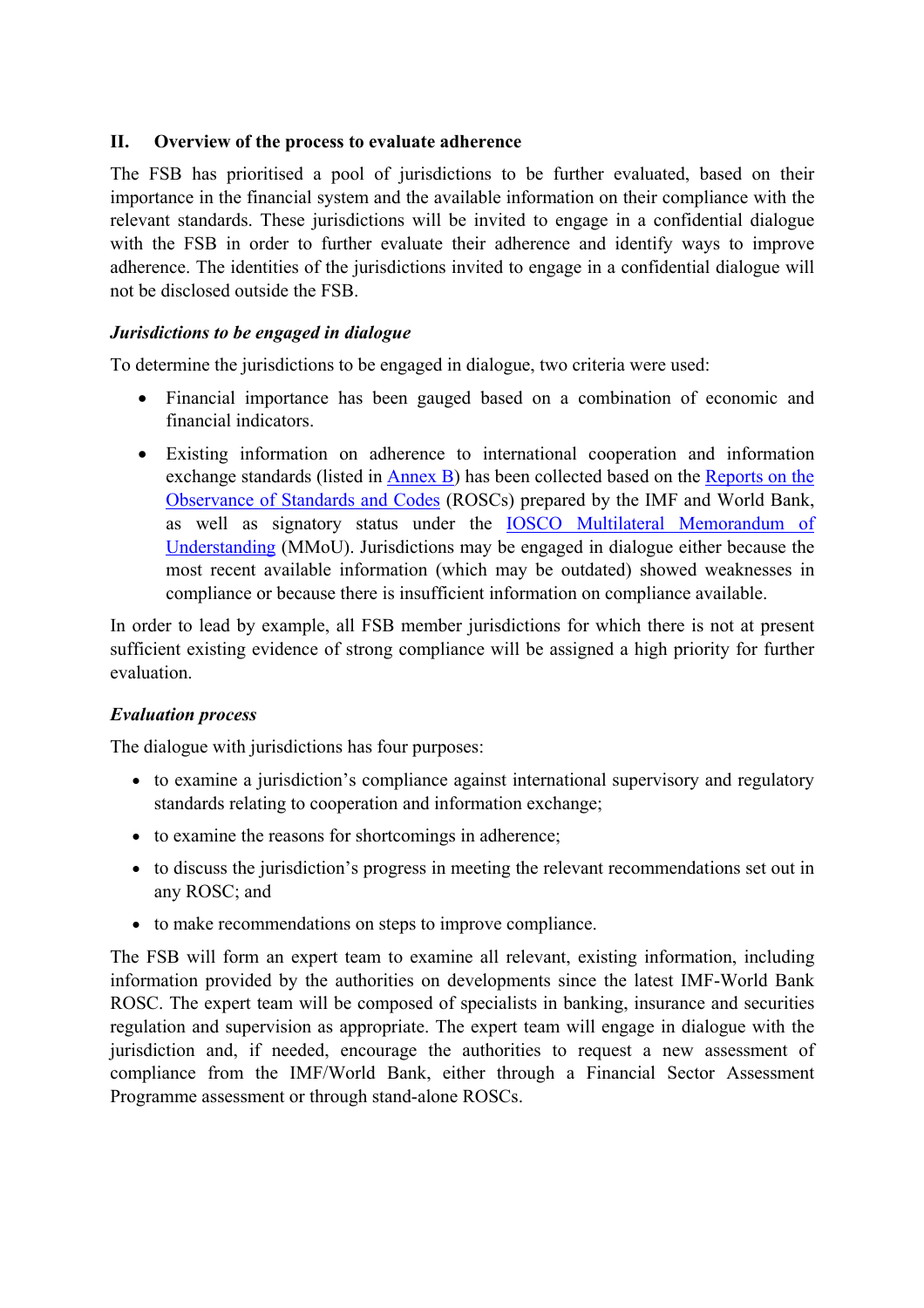The expert team will prepare a preliminary evaluation report, on which the jurisdiction will be invited to comment. The report will evaluate compliance and recommend a timetable of actions to address the weaknesses identified. The authorities will be invited to discuss the revised evaluation report with the FSB Standing Committee on Standards Implementation (see [Annex A](#page-12-0)). The FSB will then approve the report and the measures to promote adherence, including whether to list the jurisdiction as non-cooperative (see below).

A simplified flow chart of the process presented in [Annex C](#page-17-0).

# *Toolbox of measures to promote adherence*

To promote the adherence of jurisdictions to international financial standards concerning cooperation and information exchange, the FSB will consider a toolbox of possible measures. The toolbox (see [Annex D](#page-18-0)) is a balance of both positive and negative measures.

The appropriate measures to promote adherence will vary from jurisdiction to jurisdiction depending on the types of weaknesses in adherence that are identified. The FSB will seek to use positive measures in the first instance, such as policy dialogue and technical assistance, where possible and likely to be effective. Capacity-building mechanisms will be made available as needed to provide technical assistance. The FSB is currently reviewing the availability of capacity-building mechanisms to support this initiative.

Negative measures are also available as appropriate. The toolbox includes the option of publishing by the end of 2010 the names of non-cooperative jurisdictions in the event that other measures to promote adherence to international cooperation and information exchange standards are not achieving sufficient progress.

## *Monitoring progress*

Going forward, the FSB will maintain regular contact with the jurisdiction for updates on the implementation of the recommended timetable of actions to address weaknesses. Once a new IMF/World Bank assessment (or signature to the IOSCO MMoU) demonstrates evidence of sufficient compliance, the evaluation process would be ended. On the other hand, if a jurisdiction does not make sufficient progress, the FSB may call upon its members to take stronger measures.

The remaining sections of this document describe the various elements of the process in detail.

## **III. Criteria for identifying jurisdictions to be evaluated**

The FSB, working through the SCSI and its Expert Group, has established the following criteria for identifying a pool of jurisdictions that could pose a risk to the financial system because of their financial importance and weak compliance with international cooperation and information sharing standards.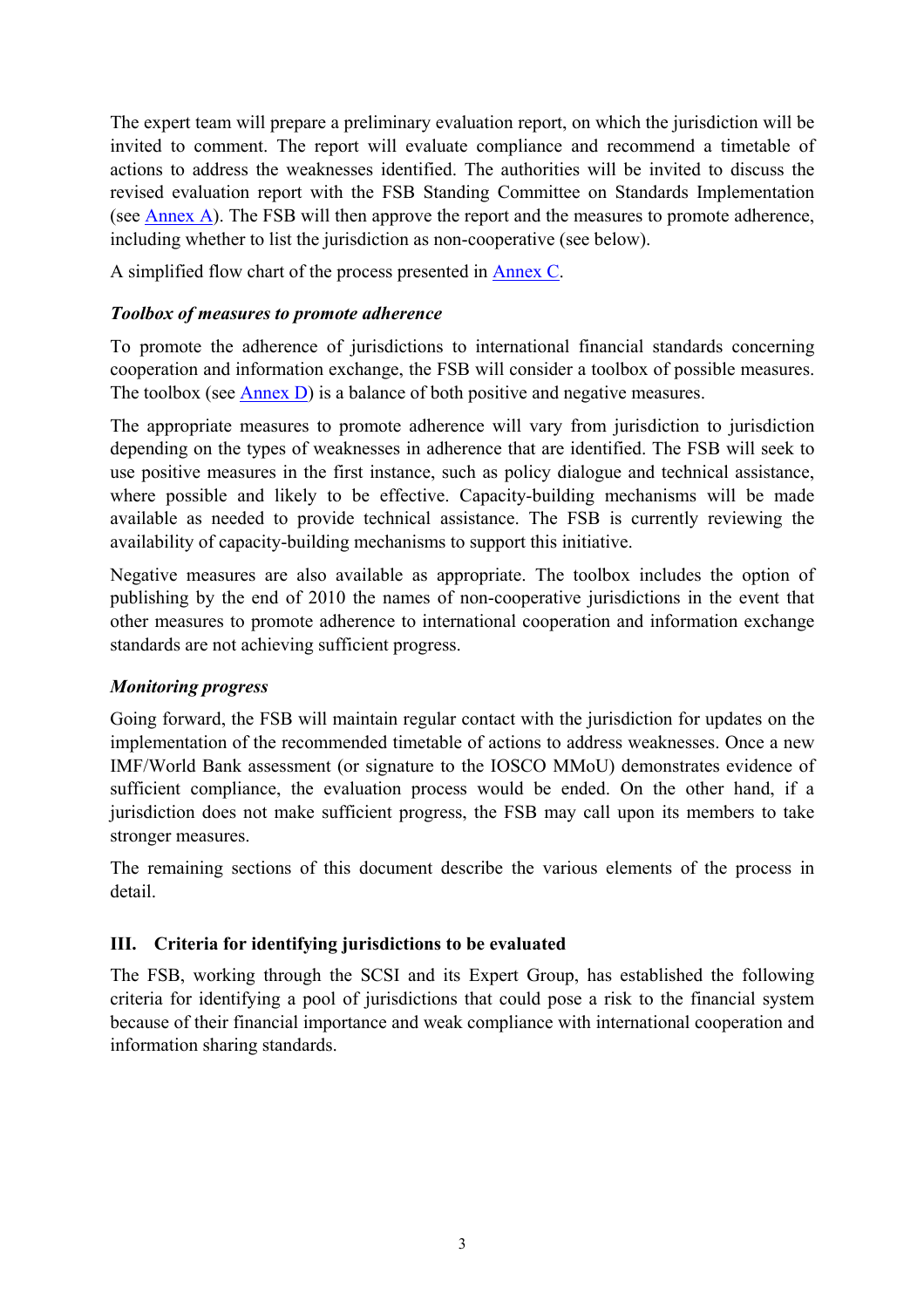# *III.1 Financial importance*

The first criterion is financial importance. Financial importance can derive notably from size, interconnectedness or substitutability. The financial importance of a jurisdiction will be assessed according to objective measures that are transparently applied. For each case considered, a combination of the following indicators will be used to assess financial importance.

- domestic financial assets, both in absolute terms and relative to national GDP, where domestic financial assets are estimated by summing the domestic deposit base and the capitalisation of domestic equity and bond markets;
- external financial assets and liabilities of a jurisdiction as measured by creditor-side data, specifically the BIS international banking statistics and the IMF Coordinated Portfolio Investment Survey;
- gross capital flows, both in absolute terms and relative to GDP;
- market share in selected global market segments: cross-border interbank assets, pension fund assets, hedge fund assets (based on both the location of the manager and the legal domicile of the fund), OTC derivatives markets, and insurance premiums.

These measures will be compiled from publicly available information. The Secretariat, in consultation with the Expert Group, will combine these indicators to rank jurisdictions according to a transparent and objective methodology. The ranking is intended to assist with the prioritisation of jurisdictions for further evaluation; the ultimate goal is to promote adherence by all countries and jurisdictions.

# *III.2 Compliance with standards*

The second criterion is compliance with standards as listed in [Annex B.](#page-14-0) A hierarchy of information will be used to assess compliance.

# *III.2.1 Standards compliance grades*

The first source of information on compliance is the detailed assessment from ROSCs related to BCBS, IAIS and IOSCO standards, which may be part of a FSAP or a stand-alone report. If a jurisdiction publishes the detailed assessment, then the grades can be used to assess directly the degree of compliance with the relevant principles for the three key regulatory and supervisory standards (listed in  $\Delta$ nnex B). A jurisdiction is not to be further evaluated if it was assessed by the IMF and World Bank and found to be "compliant" or "largely compliant" with all, or all except one, of the relevant principles in the three standards considered collectively, or with the relevant principles in those standards for which the jurisdiction's activity in that sector is of systemic importance relative to GDP. For the purposes of the current exercise, jurisdictions meeting these conditions based on old versions of the standards or methodology will not be evaluated at this stage, regardless of when the IMF-World Bank assessment was done.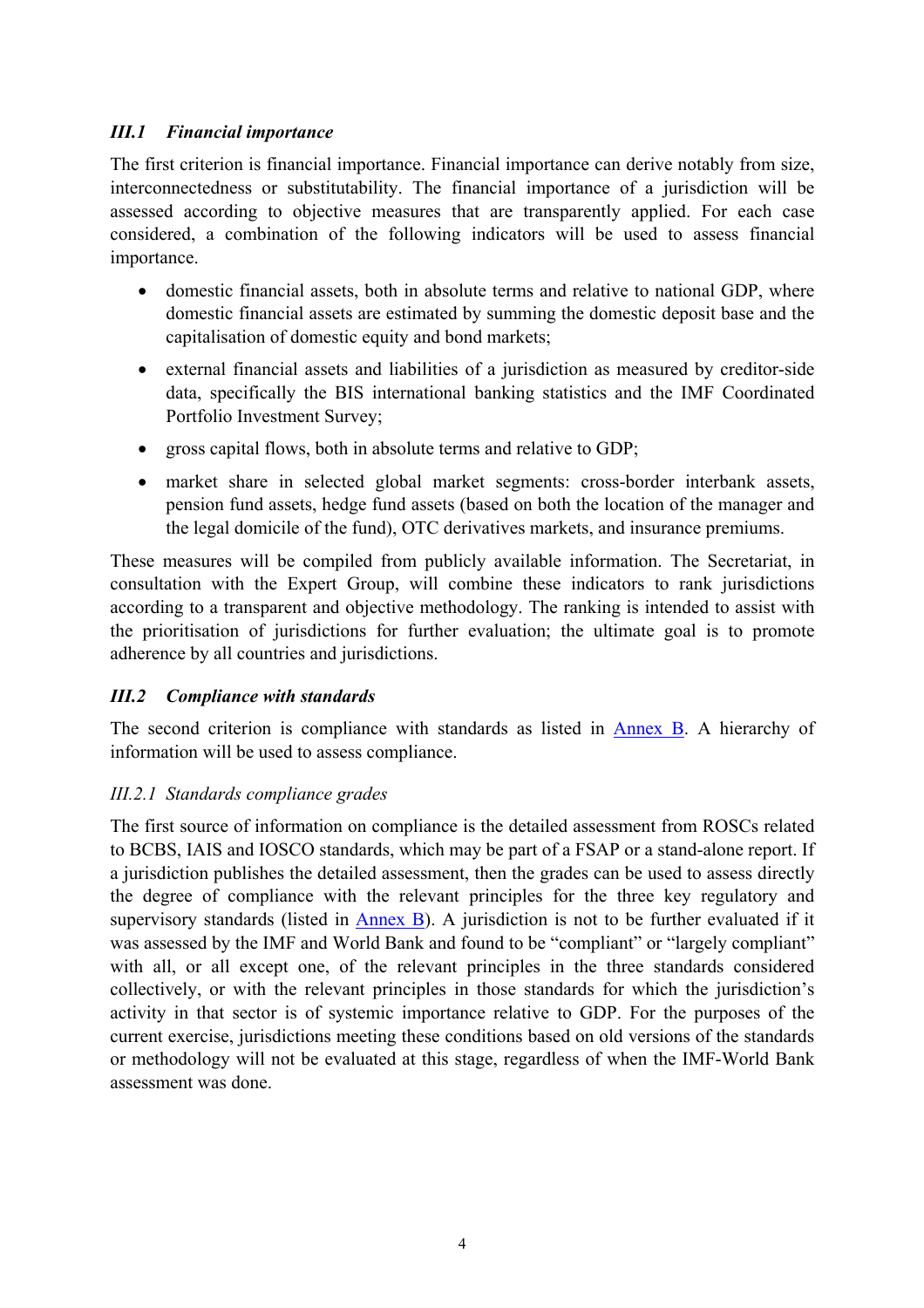# *III.2.2 Multilateral Memoranda of Understanding*

For jurisdictions (i) whose level of compliance does not meet the conditions in III.2.1, (ii) did not publish the detailed assessment reports, or (iii) did not complete an FSAP or ROSCs for the BCBS, IAIS and IOSCO standards, additional indirect indicators of adherence need to be considered. An important additional source of information is adherence to IOSCO and IAIS MMoUs.

In particular, the acceptance by IOSCO of a jurisdiction as a signatory to the IOSCO MMoU is evidence of that jurisdiction's adherence to standards of cooperation and information exchange that is of equivalent strength to an assessment of full compliance with the relevant securities principles through a ROSC. Therefore, signatories to the IOSCO MMoU who have been assessed as compliant or largely compliant with all, or all except one, of the relevant principles in the BCBS and IAIS standards considered together need not be further evaluated. Signatories are listed in Appendix A of the IOSCO MMoU.

The IAIS MMoU process was launched in 2007 and so experience to date is limited. This should be considered when deciding how to take this information into account. Therefore, becoming a signatory to the IAIS MMoU would not be considered as a substitute for full compliance with relevant standards in the insurance sector. This could change in the future, as the IAIS gains more experience with its MMoU process.

# *III.2.3 Other sources of information*

If a jurisdiction's level of compliance does not meet the conditions outlined in III.2.1 or III.2.2, then other sources of information could be considered as part of the subsequent process to evaluate cooperation and information exchange. However, careful consideration needs to be given to ensuring that these other sources meet the desired principles of objective and relevant criteria and transparent process. Possible other sources of information include:

- progress made by jurisdictions towards becoming signatories to the IOSCO or IAIS MMoUs;
- $\bullet$  jurisdictions that IOSCO has identified as non-cooperative<sup>[2](#page-4-0)</sup>; or
- documentary evidence provided by FSB and non-FSB members of non-compliance with international cooperation and information exchange standards.

# *III.3 Outreach and transparency of process*

 $\overline{a}$ 

The criteria and information used to identify jurisdictions to be further evaluated, and the process followed, should be accessible to and verifiable by the jurisdiction to which the information relates.

The FSB will communicate publicly on the process in place through press releases and reports issued by the Plenary. International bodies, including the IMF, World Bank, IOSCO, BCBS and IAIS, could also be requested to disseminate information to their membership about the FSB's initiative. Any bilateral communication with jurisdictions will be conducted by the FSB itself.

<span id="page-4-0"></span><sup>2</sup> If available, similar information from the BCBS and IAIS could also be considered.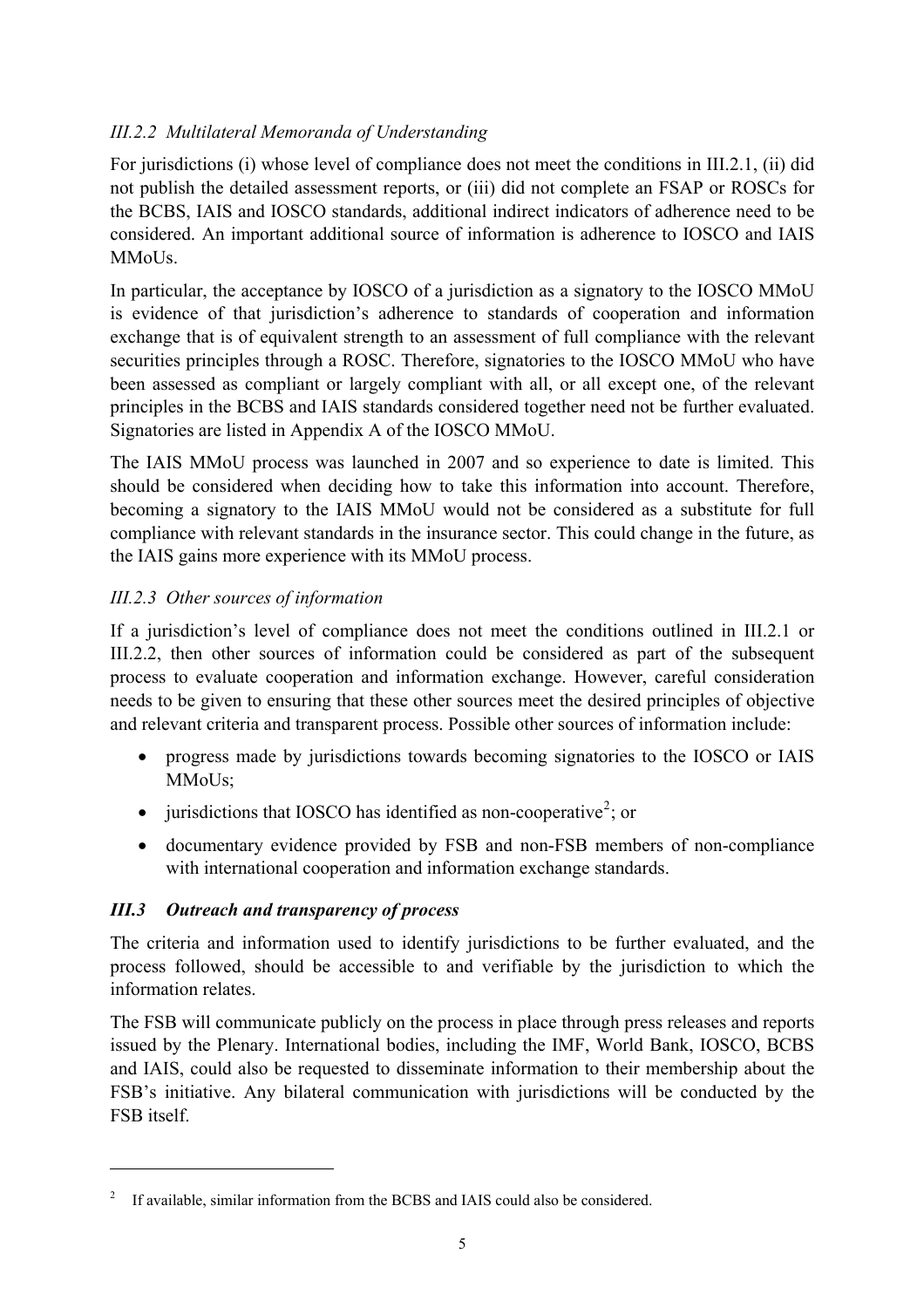A number of jurisdictions identified as high priority in terms of financial importance but that did not publish their detailed assessment reports were already contacted individually by the FSB. The list of jurisdictions contacted, and the communication between the jurisdiction and the FSB, will not be disclosed outside the FSB. The jurisdictions contacted were requested to share their detailed assessment reports with the FSB Secretariat to determine whether they would fall into the pool of jurisdictions to be evaluated.

If a jurisdiction did not provide the requested assessment reports or has never been assessed by the IMF-World Bank, or if the compliance levels in its assessment reports are not consistent with the criteria set in section III.2.1 or III.2.2 for the jurisdiction not to be further evaluated, it will enter into the pool for further evaluation.

# *III.4 Pool of jurisdictions to be further evaluated*

The above criteria will be used to determine a pool of jurisdictions to be further evaluated. The first pool was drawn up by the Expert Group in February 2010 and will be regularly reviewed and reassessed against the criteria to ensure its relevance. The pool is intended to assist prioritisation for further evaluation and is not intended to be published or distributed outside of the FSB.

Jurisdictions in the pool will be categorised according to a combination of their degree of financial importance and degree of compliance, from greatest financial importance and weakest compliance to lowest financial importance and greatest compliance. The prioritisation will also take into account whether the jurisdiction is currently undergoing an FSAP or ROSC evaluation or updates to avoid duplication of process. All FSB members that have not met the criteria for compliance will be part of the pool, and will be assigned high priority for evaluation.

# **IV. The evaluation process**

Following review by the SCSI of the pool of jurisdictions to be further evaluated, the FSB is initiating an evaluation for each of the relevant jurisdictions. The purpose of the evaluation is fourfold:

- to examine compliance against standards relating to cooperation and information exchange as listed in [Annex B;](#page-14-0)
- to examine the reasons for the shortcomings in compliance;
- to discuss the jurisdiction's progress in meeting the relevant recommendations set out in any ROSC; and
- to make recommendations on steps to improve compliance.

This evaluation will be closely coordinated, if relevant, with the FSB peer review process. [Annex C](#page-17-0) shows a simplified flow chart of the evaluation process.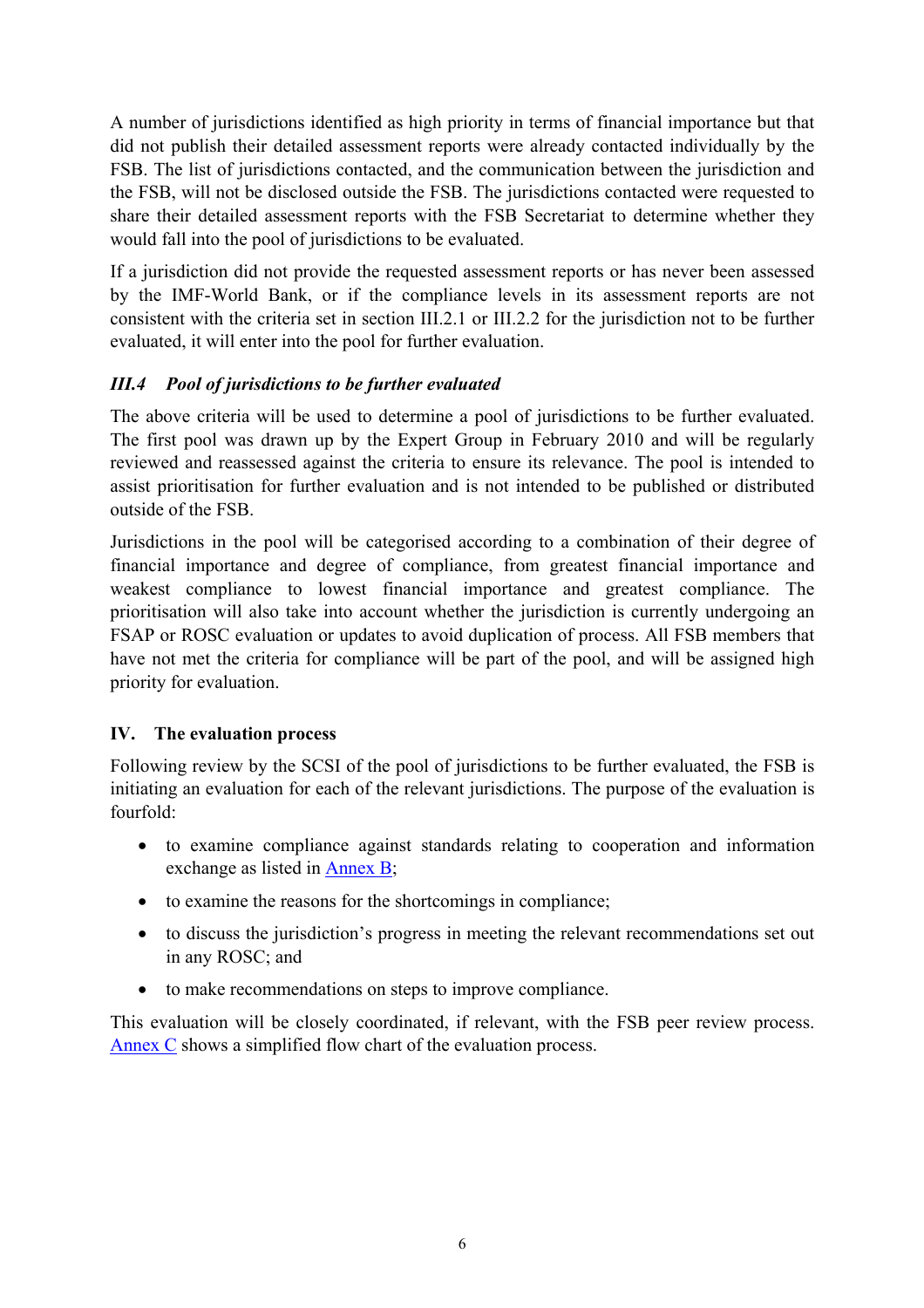# *IV.1 Initiation of the process*

 $\overline{a}$ 

The Minister of Finance of each jurisdiction in the pool of jurisdictions for further evaluation will be sent a letter by the FSB. The letter will make clear that the FSB is starting a process which will include substantive and confidential dialogue with the authorities concerned in order to further evaluate compliance with the relevant standards and possible ways to improve adherence to standards. The letter will in particular inform them:

- of the importance for the stability of the global financial system that all jurisdictions adhere to international financial standards, for which the FSB members are committed to lead by example;
- $\bullet$  of the process followed by the FSB;
- of the reasons why they have been identified as needing further evaluation, i.e. they are considered to be financially important and either (i) their level of adherence does not meet the conditions outlined in sections III.2.1 or III.2.2, (ii) they did not complete a FSAP or ROSCs for the three relevant standards, or (iii) the detailed assessment reports requested in section III.3 were not made available to the FSB;
- of the objective of the process, i.e. to bring them to full compliance with cooperation and information sharing standards, and the measures – both positive and negative – that may be applied towards that objective;
- that additional factual information is requested within a clearly defined timeframe, including a request that they share with the FSB any detailed assessment reports and IOSCO and IAIS evaluations:<sup>[3](#page-6-0)</sup>
- that if the additional information provided within the timeframe does not resolve the FSB's concerns, then they will be invited to pursue a confidential dialogue with the FSB in order to identify areas of weakness or lack of sufficient information on compliance and an action plan to improve adherence with standards;
- that they are encouraged to request a new assessment from the IMF/World Bank (provided that (i) the latest ROSC for a relevant standard is more than five years old, (ii) significant reforms or developments have taken place since the latest ROSC, or (iii) the jurisdiction has never completed a ROSC);
- that if a jurisdiction is unwilling to participate in a dialogue, then they will be publicly listed by the FSB by the end of 2010 as a non-cooperative jurisdiction regarding cooperation and information exchange in the area of financial regulation and supervision and additional negative incentives could be applied to promote compliance.

<span id="page-6-0"></span><sup>3</sup> As a procedural matter, a jurisdiction would need to obtain authorisation from the IMF and World Bank before sharing the detailed assessment reports.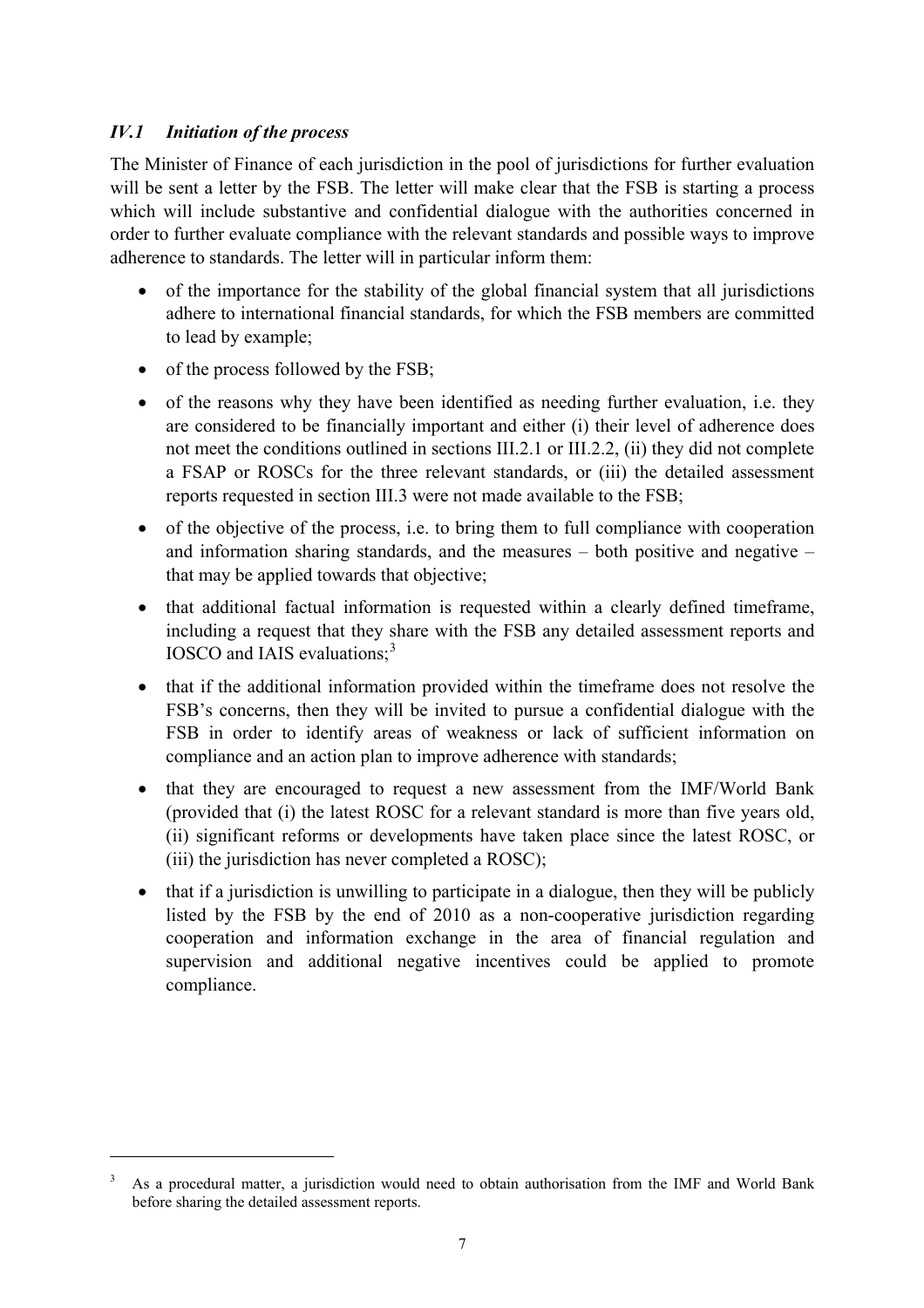# *IV.2 Consideration of additional information*

Detailed ROSC assessments provided in response to the letter will be used as part of the criteria outlined in III.2. If the criteria are met and the jurisdiction should not remain in the pool of jurisdictions for further evaluation, the Expert Group will recommend to the SCSI that the jurisdiction be removed from the pool.

# *IV.3 Formation of an expert team*

If there is no detailed assessment available or if the detailed assessments do not establish compliance with standards as defined in III.2, then expert teams will be formed by the Expert Group to engage in dialogue with each jurisdiction in the pool and prepare a preliminary evaluation report. Several teams will be needed, depending on the number of jurisdictions in the pool.

The members of each team should come from different jurisdictions and should be knowledgeable in the areas to be further evaluated. To the extent possible, the teams should include one FSB representative each from a central bank, regulatory agency and ministry of finance, plus one expert nominated by BCBS, IAIS or IOSCO. The composition and the Head of each team will be proposed by the Chair of the Expert Group, reviewed by the Expert Group, and approved by the Chair of the SCSI. The size of each team will be limited to five persons. The jurisdiction under review will be informed of the composition of the team. The work of the teams will be supported by the FSB Secretariat.

# *IV.4 Dialogue with the expert team*

 $\overline{a}$ 

The expert team will engage in dialogue with the jurisdiction to understand and examine its compliance with international cooperation and information exchange standards. However, the expert team would not itself conduct an assessment or re-assessment of compliance. Dialogue can be in written form, by telephone or through face-to-face meetings, as necessary.

The expert team would examine all relevant, available information including: information from detailed and summary ROSC assessments (if any); more recent information since the latest assessment; participation in MMoUs, including the degree of compliance with the various MMoU provisions; and self-assessments of compliance<sup>[4](#page-7-0)</sup>. If documentary evidence of non-compliance was provided by FSB and non-FSB members, the expert team should consult with the relevant members to understand fully the nature of the problems. If the jurisdiction was identified as non-cooperative by BCBS, IAIS or IOSCO, or is an IOSCO member listed on Appendix B of the IOSCO MMoU having committed to becoming a signatory to the MMoU, the expert team should consult with the relevant organisation to understand the obstacles and discuss possible ways forward. The jurisdiction being evaluated should be informed about the results of these consultations.

<span id="page-7-0"></span><sup>4</sup> Self assessments of compliance should be based on the methodologies followed by the IMF and the World Bank.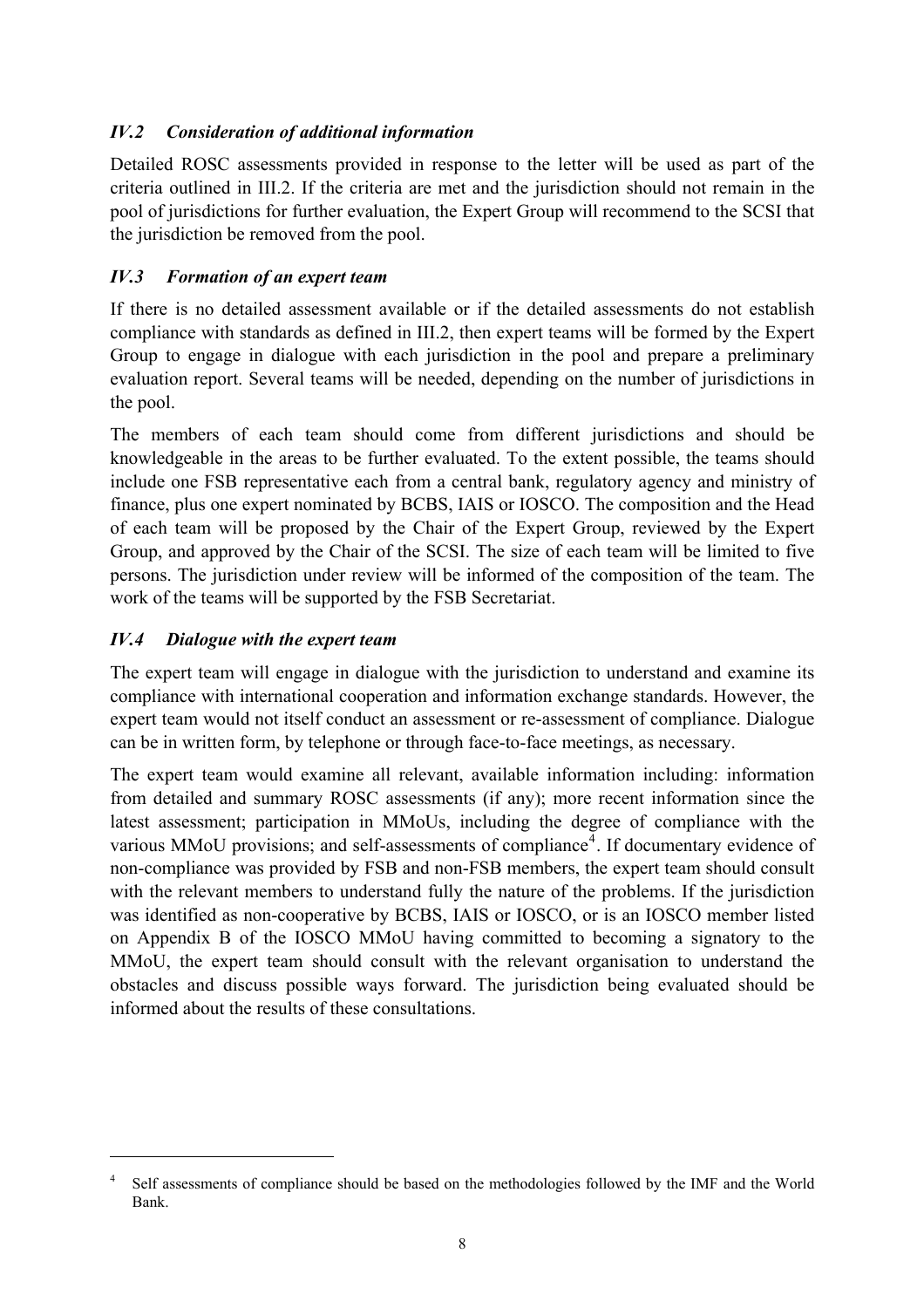For a jurisdiction that does not meet the conditions in III.2.1 or III.2.2, if (i) the latest ROSC for a relevant standard is more than five years old, or if (ii) the jurisdiction has never completed a ROSC, then the jurisdiction would be encouraged to request within four weeks of the initiation of the evaluation process an assessment from the IMF/World Bank of the relevant principles, either through an FSAP or through stand-alone ROSCs. In that case, the expert team will suspend its dialogue until the result of the assessment.

For a jurisdiction that does not meet the conditions in III.2.1 or III.2.2 and completed a ROSC for a relevant standard within the last five years, the expert team will evaluate whether significant enough reforms have taken place since the latest ROSC that it would be appropriate to encourage the jurisdiction to request a new IMF-World Bank assessment.

If a jurisdiction is encouraged to request a new assessment and does so, then the FSB evaluation will be suspended until the results of the assessment are known. The expert team would not encourage a jurisdiction to request a new assessment of a standard if the latest IMF/World Bank assessment of that standard had found the jurisdiction to be "compliant" or "largely compliant" with all the relevant principles or, in the case of the IOSCO principles, if the jurisdiction had signed the IOSCO MMoU.

Reprioritisation of assessments and allocation of the necessary resources will be needed by the IMF and World Bank to ensure that they complete by end-2010 as many as possible of the requested assessments necessary to evaluate the pool of jurisdictions. In order to achieve this, standard-setting bodies and FSB member jurisdictions will need to make assessors available to participate in the teams led by the IMF and World Bank. If there is insufficient evidence of compliance relating to IOSCO's standards, the jurisdiction could be encouraged to work with IOSCO to take the necessary steps to become a signatory to the IOSCO MMoU. The expert team would stay in contact with IOSCO to monitor progress in this area.

# *IV.5 Preliminary report*

 $\overline{a}$ 

Based on all available information, the expert team will prepare a written report that:

- summarises the jurisdiction's participation in assessment processes, the availability of assessment results, and participation in MMoU processes;
- examines the jurisdiction's compliance with the relevant standards;
- examines the extent to which jurisdictions have taken action to follow up on past recommendations for improving compliance;
- explains the reasons for the areas of weakness identified, including, where relevant, possible institutional and capacity weaknesses, and identifies priorities for reform;
- recommends actions to address the weaknesses identified, and a timetable for those actions that, if implemented, will lead to the jurisdiction's removal from the pool of jurisdictions under evaluation<sup>[5](#page-8-0)</sup>;
- in cases of weak compliance leading to a potential threat to the financial system, recommended actions could include listing publicly the jurisdiction as noncooperative.

<span id="page-8-0"></span><sup>5</sup> Removal from the pool will be subject to confirmation of compliance through an IMF/World Bank assessment or signature to the IOSCO MMoU.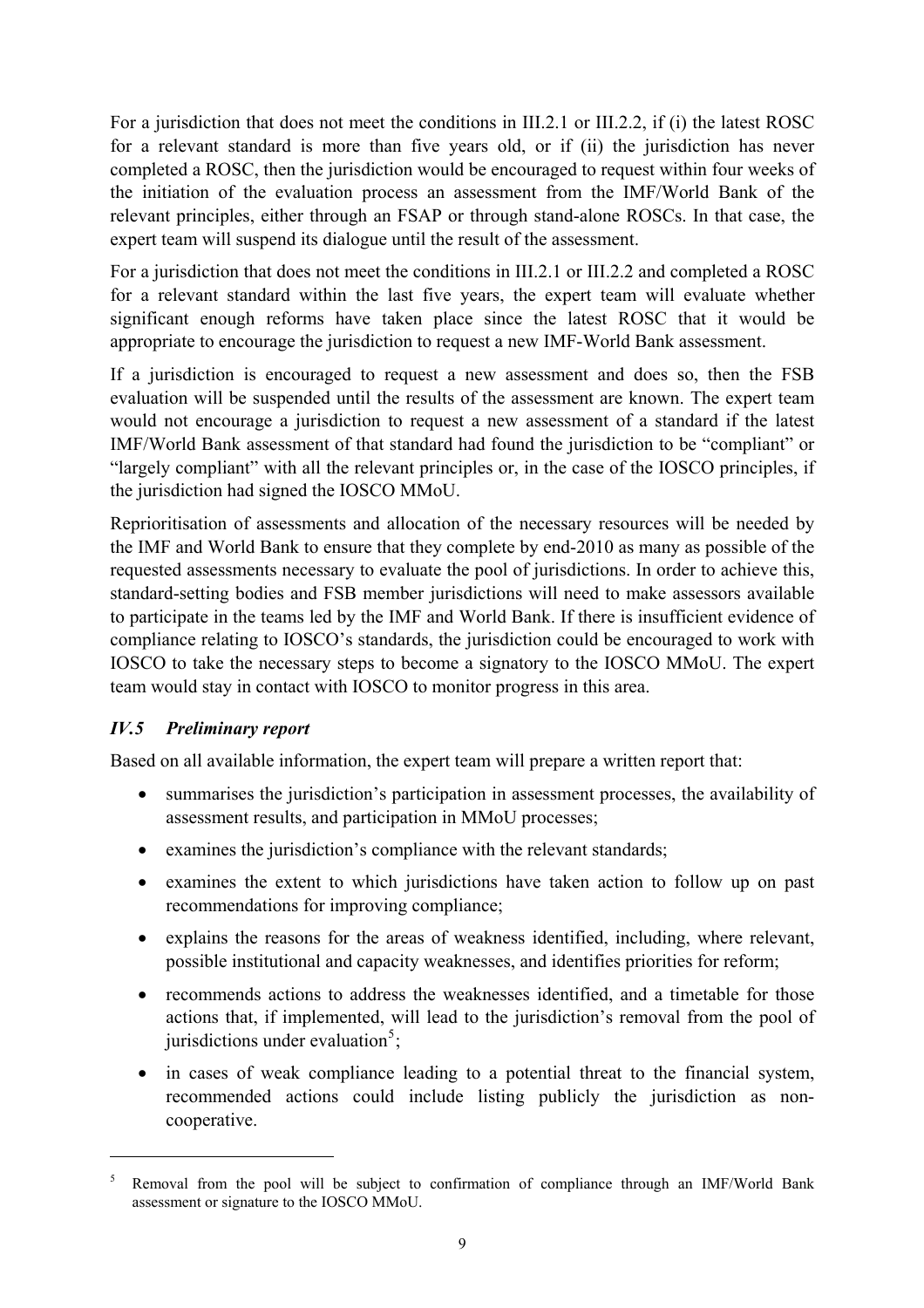The preliminary report will be sent by the expert team to the authorities in the evaluated jurisdiction and to the Expert Group. The authorities should be invited to comment on the report. The period for comment should be no more than 4 weeks.

# *IV.6 Final report*

The Expert Group will review the preliminary report and the comments of the authorities and revise the report as necessary. The revised report will be submitted to the Minister of Finance in the jurisdiction under review and to the SCSI. The SCSI will discuss the report, with the authorities invited to be present and to respond, and will recommend which measures from the toolbox the FSB members jurisdictions may apply, including whether to list the jurisdiction as non-cooperative. The report, including a timeframe for recommended actions to be taken by the evaluated jurisdiction and the FSB, will be submitted to the Plenary, for final approval.

# *IV.7 Future rounds of evaluations*

While the focus of the first round is on jurisdictions ranked highest in financial importance, the ultimate goal is to promote adherence by all countries and jurisdictions to regulatory and supervisory standards concerning international cooperation and information exchange. Following completion of the first round of evaluations, the Expert Group will engage in a further round of dialogue with a different group of jurisdictions, subject to approval by the Plenary after review by the SCSI.

# **V. Measures to promote adherence and cooperation**

Information on the toolbox of potential measures to promote adherence and cooperation will be made available to jurisdictions at the time that the dialogue is initiated. The toolbox of measures is designed to be a balance of both positive and negative measures, and the list of possible incentives ranges from the provision of technical assistance to a public list of noncooperative jurisdictions and restrictions on market access (see [Annex D\)](#page-18-0).

The toolbox will be used by the FSB to address weaknesses identified in jurisdictions in the pool. According to the type of weaknesses noted in each jurisdiction, the expert team will recommend specific actions. The FSB will seek to use positive measures in the first instance, such as policy dialogue and technical assistance, where possible and likely to be effective. Nevertheless, negative measures are available also as appropriate. Judgement will need to be applied by the FSB regarding which of the measures to apply and when, and by FSB member jurisdictions in the implementation.

# *V.1 List of non-cooperative jurisdictions*

The toolbox will include the option of publishing the names of non-cooperative jurisdictions resulting from the evaluation process by the end of 2010 in the event that other measures are not achieving sufficient progress.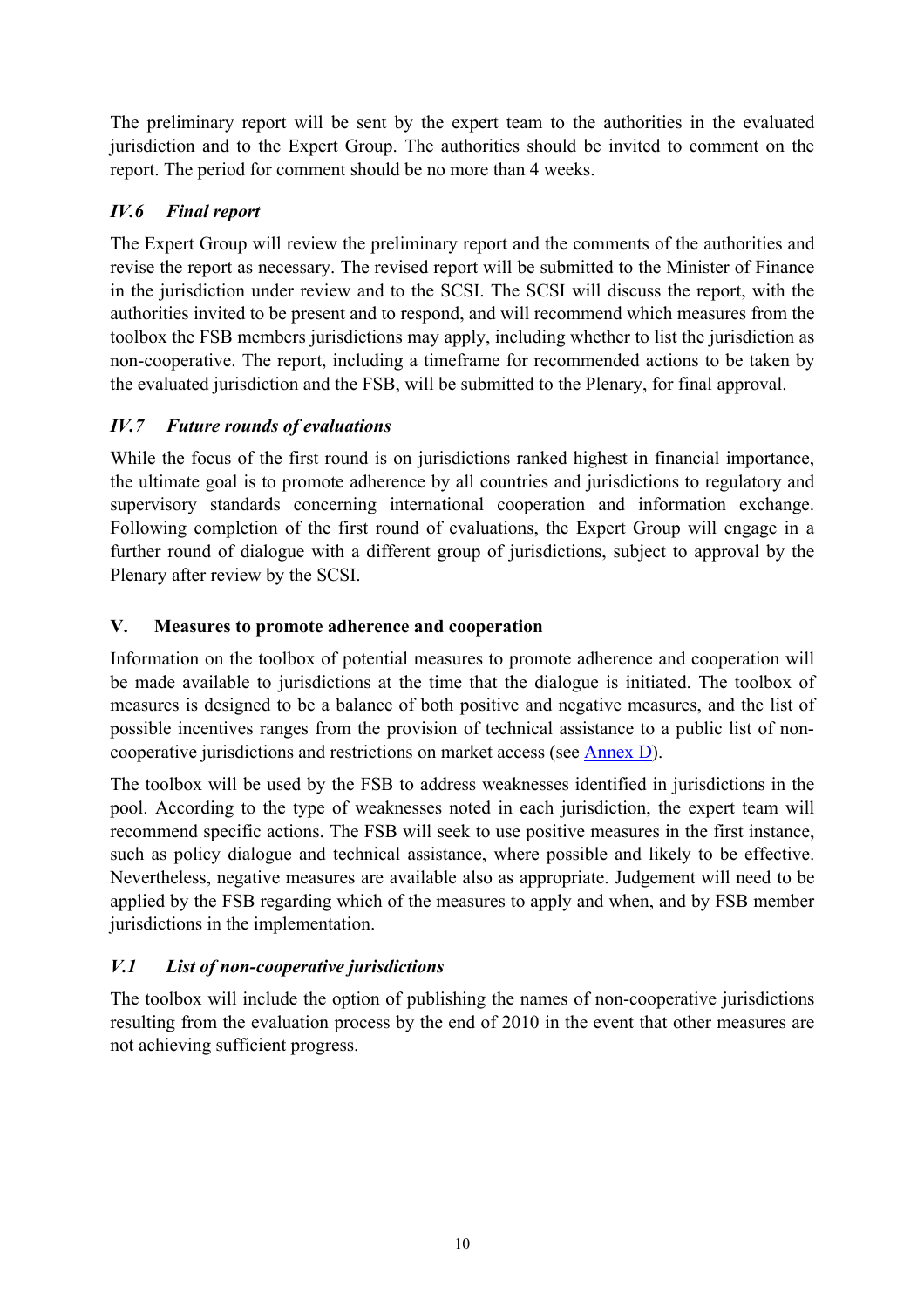The reason for a jurisdiction being placed on the list should be clearly identified:

- lack of cooperation with the evaluation process; or
- weak compliance with the relevant principles, in which case the main areas of weakness will be identified.

Jurisdictions whose level of adherence does not meet the conditions outlined in sections III.2.1 or III.2.2, but which have implemented the recommended actions according to the timetable set by the Expert Group in the final report in order to address weaknesses, would not be placed on the list at the end of 2010. However, the list should be updated regularly to take account of progress in implementing the agreed actions to address weaknesses.

Jurisdictions will be removed from the list of non-cooperative jurisdictions when they meet the conditions for compliance outlined in sections III.2.1 and III.2.2. Jurisdictions on the list because they did not cooperate with the evaluation process will only be removed when they provide sufficient evidence of compliance.

# *V.2 Other measures*

The Expert Group will review the scope of current technical assistance measures available to support jurisdictions in meeting information exchange, supervisory cooperation and other prudential standards. The Expert Group will also analyse the type of negative measures that could be applied to jurisdictions unwilling to implement these standards and specify the process for applying such measures. When implementing possible measures, the FSB member jurisdictions may consider any legal constraints that FSB member jurisdictions might face in applying measures in the selected jurisdictions as well as "prudential carve out" provisions, which permit jurisdictions to impose restrictions for prudential reasons, such as ensuring the integrity and stability of the financial system. The Expert Group will make recommendations to the SCSI, and decisions by the SCSI regarding the application of measures are subject to approval by the Plenary and the judgement of the FSB member jurisdictions in their implementation.

# *V.3 Monitoring progress*

Progress made by jurisdictions in the pool to address areas of weakness should be closely monitored by the expert team, and for the first year following the finalisation of the evaluation report an update should be prepared for each meeting of the SCSI. This monitoring would take account of ongoing work by the standard-setting bodies and international financial institutions to monitor and improve compliance. Technical assistance might be provided during this period.

Jurisdictions will be removed from in the pool for further evaluation when they meet the conditions for compliance outlined in sections III.2.1 and III.2.2, i.e. the jurisdiction completes a new IMF-World Bank assessment for the areas of weakness and receives grades corresponding to "compliant" or "largely compliant" for all, or all except one, of the relevant principles, or for IOSCO principles signs the IOSCO MMoU. The Expert Group will evaluate whether a jurisdiction meets these conditions and should be removed from the pool of jurisdictions to be further evaluated, and from the list of non-cooperative jurisdictions if it has been publicly listed, subject to approval by the Plenary after review by the SCSI.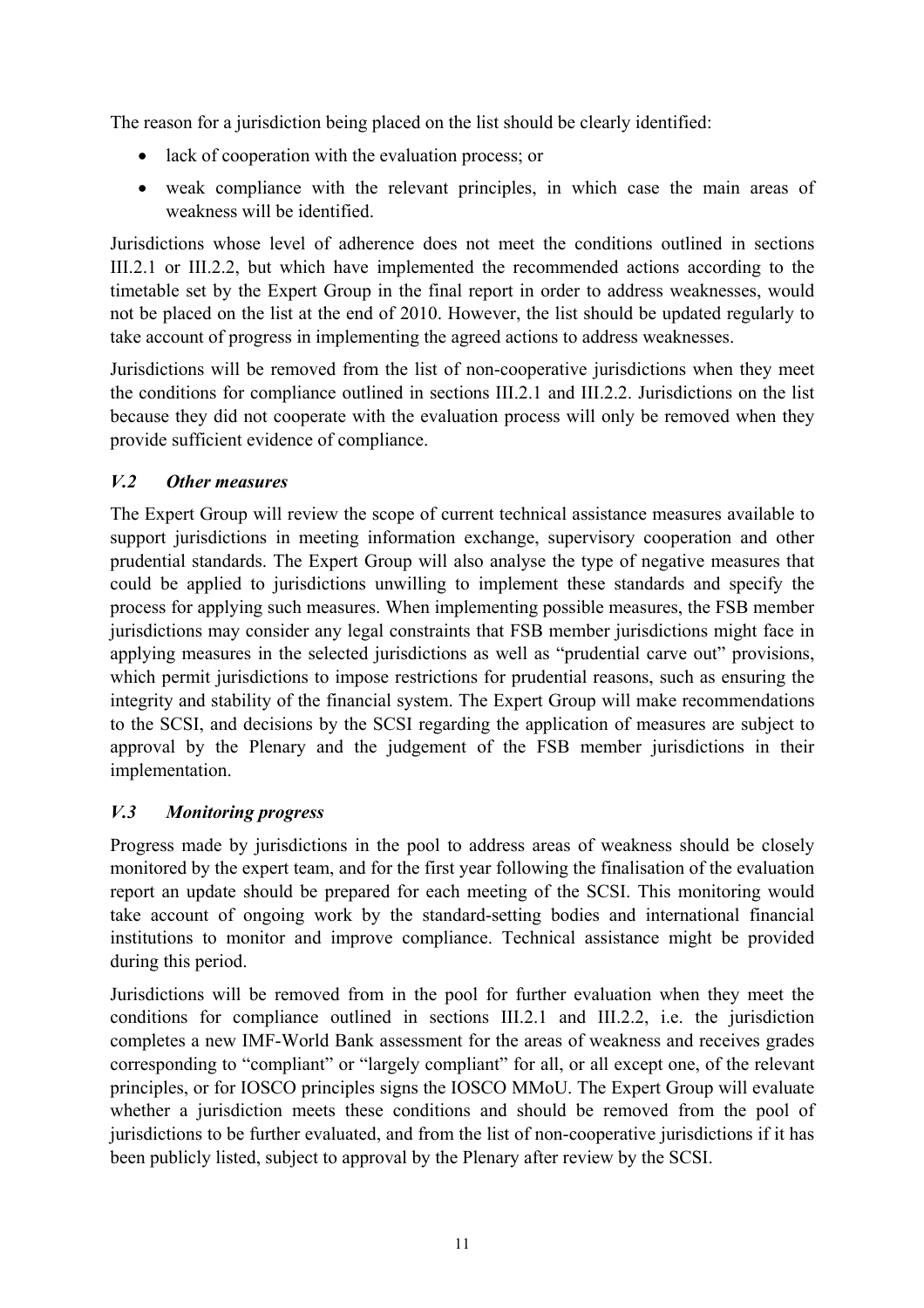If, one year after the approval of the evaluation report by the Plenary, a jurisdiction has not made sufficient progress, the FSB may call upon its members to take stronger measures, including sanctions, to promote the jurisdiction's adherence to international standards and reduce risks to the global financial system.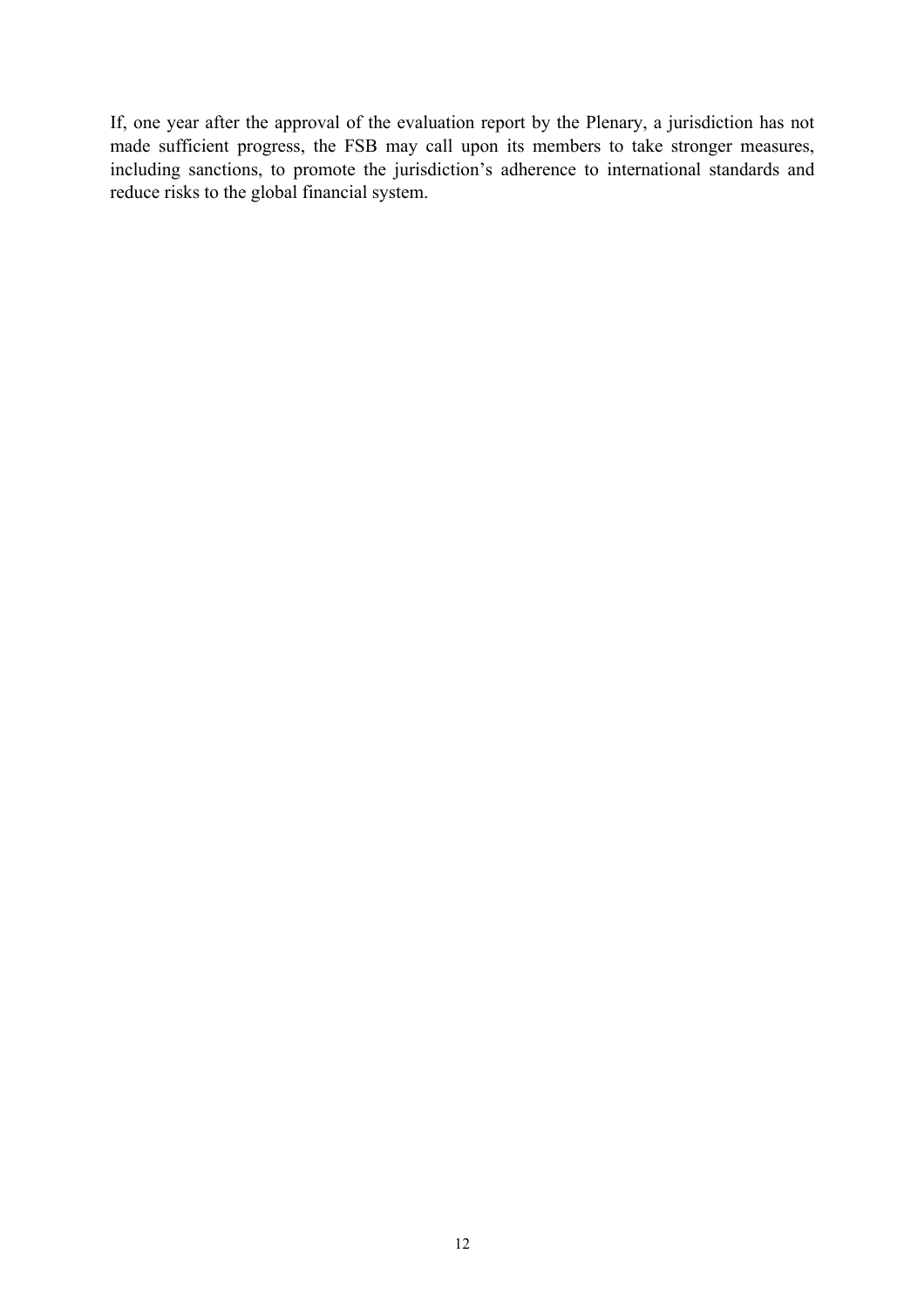# Annex A

# **Members of the FSB Standing Committee on Standards Implementation**

<span id="page-12-0"></span>

| Chairman         | <b>Tiff Macklem</b><br>G7 Deputy & Senior Associate Deputy Minister<br>Department of Finance                                                          |
|------------------|-------------------------------------------------------------------------------------------------------------------------------------------------------|
| Australia        | <b>Mike Callaghan</b><br>Executive Director, and Prime Minister's Special Envoy for the<br><b>International Economy</b><br>Department of the Treasury |
| <b>Brazil</b>    | <b>Alexandre Tombini</b><br>Deputy Governor<br>Central Bank of Brazil                                                                                 |
| China            | Zhou Xiaochuan<br>Governor<br>People's Bank of China                                                                                                  |
| <b>France</b>    | <b>Jean-Pierre Jouyet</b><br>Chairman<br>L'Autorité des Marchés Financiers (AMF)                                                                      |
| Germany          | <b>Jörg Asmussen</b><br><b>State Secretary</b><br>Federal Ministry of Finance                                                                         |
| <b>Hong Kong</b> | <b>Martin Wheatley</b><br>Chief Executive Officer<br>Securities and Futures Commission                                                                |
| India            | <b>Ashok Chawla</b><br>Finance Secretary<br>Ministry of Finance                                                                                       |
| <b>Italy</b>     | Vittorio Grilli<br>Director General of the Treasury<br>Department of the Economy and Finance                                                          |
| Japan            | <b>Masamichi Kono</b><br>Vice Commissioner for International Affairs<br><b>Financial Services Agency</b>                                              |
| <b>Russia</b>    | <b>Dmitry Pankin</b><br>Deputy Minister of Finance<br>Ministry of Finance                                                                             |
| Saudi Arabia     | <b>Khalid Alsebayel</b><br>Director, Banking Inspection<br>Saudi Arabian Monetary Agency                                                              |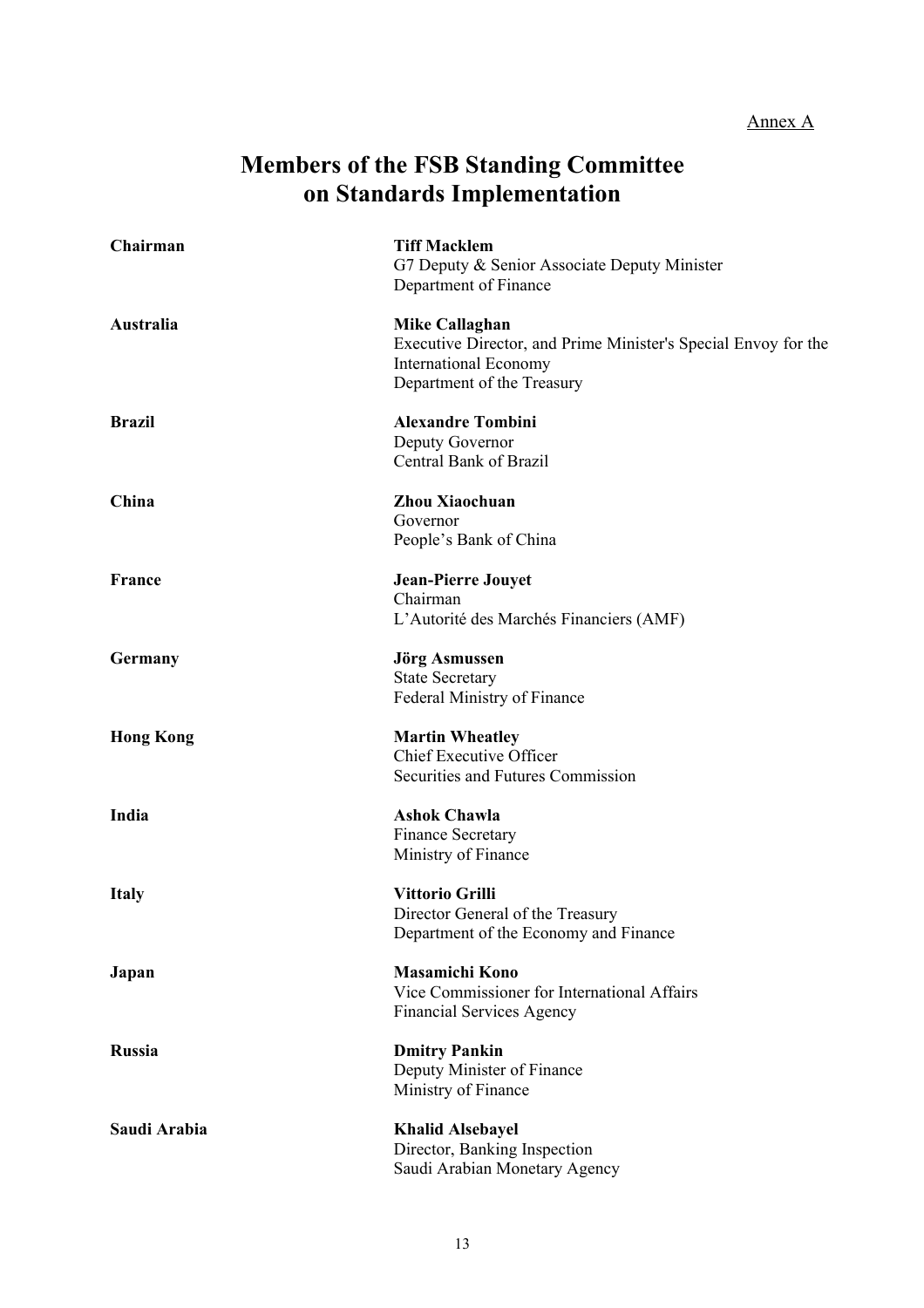| <b>Singapore</b>                                                                 | <b>Heng Swee Keat</b><br><b>Managing Director</b><br>The Monetary Authority of Singapore |
|----------------------------------------------------------------------------------|------------------------------------------------------------------------------------------|
| <b>South Africa</b>                                                              | Lesetja Kganyago<br>Director General<br>National Treasury                                |
| <b>Switzerland</b>                                                               | <b>Peter Siegenthaler</b><br>Director<br><b>Swiss Federal Department of Finance</b>      |
| <b>Turkey</b>                                                                    | <b>Durmus Yilmaz</b><br>Governor<br>Central Bank of the Republic of Turkey               |
| UK                                                                               | <b>Tom Scholar</b><br><b>Second Permanent Secretary</b><br><b>HM</b> Treasury            |
| <b>USA</b>                                                                       | <b>Mark Sobel</b><br>Deputy Assistant Secretary<br>Department of the Treasury            |
|                                                                                  | <b>Kathleen Casey</b><br>Commissioner<br>Securities and Exchange Commission              |
| IMF                                                                              | <b>José Viñals</b><br><b>Counsellor and Director</b>                                     |
| <b>World Bank</b>                                                                | <b>Vincenzo La Via</b><br><b>Chief Financial Officer</b>                                 |
| <b>Organisation for Economic</b><br><b>Cooperation and Development</b><br>(OECD) | <b>Carolyn Ervin</b><br>Director, Financial and Enterprise Affairs                       |
| <b>European Commission</b>                                                       | Jörgen Holmquist<br>Director General, Internal Market & Services                         |
| <b>Basel Committee on Banking</b><br><b>Supervision (BCBS)</b>                   | <b>Stefan Walter</b><br><b>Secretary General</b>                                         |
| <b>International Association of</b><br><b>Insurance Supervisors (IAIS)</b>       | Yoshihiro Kawai<br><b>Secretary General</b>                                              |
| <b>International Organization of</b><br><b>Securities Commissions (IOSCO)</b>    | <b>Greg Tanzer</b><br><b>Secretary General</b>                                           |
| <b>Committee on Payment and</b><br><b>Settlement Systems (CPSS)</b>              | <b>Daniel Heller</b><br><b>Secretary General</b>                                         |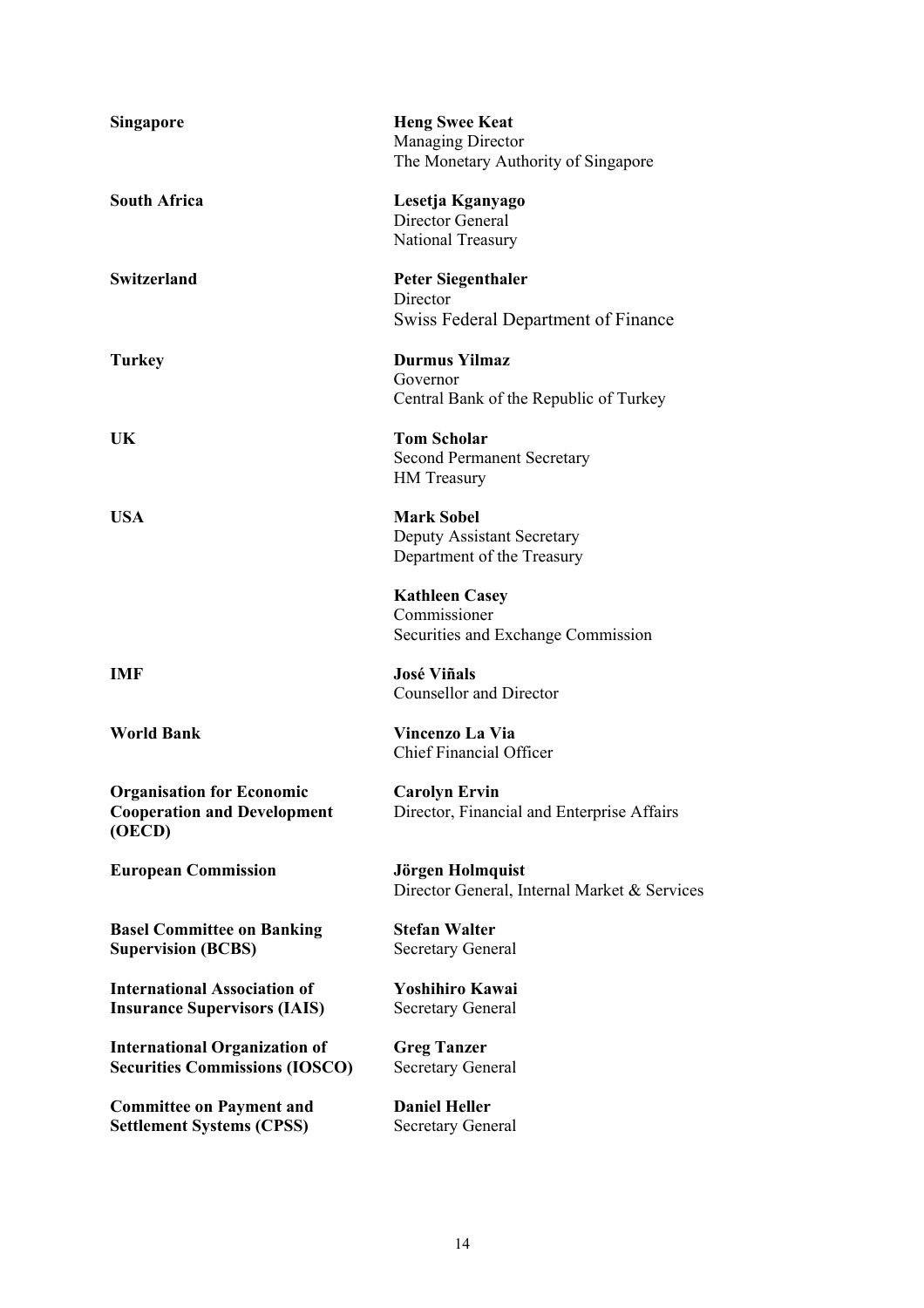# **Regulatory and supervisory standards concerning international cooperation and information exchange**

<span id="page-14-0"></span>There are three key standards in the financial regulatory and supervisory area: the BCBS Core Principles for Effective Banking Supervision, the IAIS Insurance Core Principles, and the IOSCO Objectives and Principles of Securities Regulation. The FSB in consultation with the BCBS, IAIS and IOSCO identified, within each of these standards, principles concerning international cooperation and information exchange. This built on earlier work by the Financial Stability Forum to identify a list of standards for priority implementation.<sup>[6](#page-14-1)</sup>

The principles listed below were selected based on two criteria: principles that relate directly to cooperation and information exchange, and principles that relate to essential supervisory powers and practices, without which effective cooperation and information exchange cannot take place. While the issues covered by some of the principles listed below are broader than cooperation and information exchange, these principles are the most relevant to the focus of the FSB. Principles that solely or mainly concern cooperation and information exchange in the areas of tax, anti-money laundering or combating the financing of terrorism were excluded because adherence to these is evaluated by other international bodies, notably the OECD and FATF.

# *BCBS [Core Principles for Effective Banking Supervision](http://www.bis.org/publ/bcbs129.htm)[7](#page-14-2)*

## *Licensing and Structure*

 $\overline{a}$ 

3. Licensing criteria: The licensing authority must have the power to set criteria and reject applications for establishments that do not meet the standards set. The licensing process, at a minimum, should consist of an assessment of the ownership structure and governance of the bank and its wider group, including the fitness and propriety of Board members and senior management, its strategic and operating plan, internal controls and risk management, and its projected financial condition, including its capital base. Where the proposed owner or parent organisation is a foreign bank, the prior consent of its home country supervisor should be obtained.

## *Methods of Ongoing Banking Supervision*

21. Supervisory reporting: Supervisors must have a means of collecting, reviewing and analysing prudential reports and statistical returns from banks on both a solo and a consolidated basis, and a means of independent verification of these reports, through either on-site examinations or use of external experts.

<span id="page-14-1"></span><sup>6</sup> See Annex H of the April 2000 [Report of the FSF Working Group on Offshore Centres](http://www.financialstabilityboard.org/publications/r_0004b.pdf).

<span id="page-14-2"></span><sup>7</sup> The principles listed below refer to the 2006 version. Corresponding principles in the 1997 version are principles 3, 18, 19, 20, 23, 24 and 25.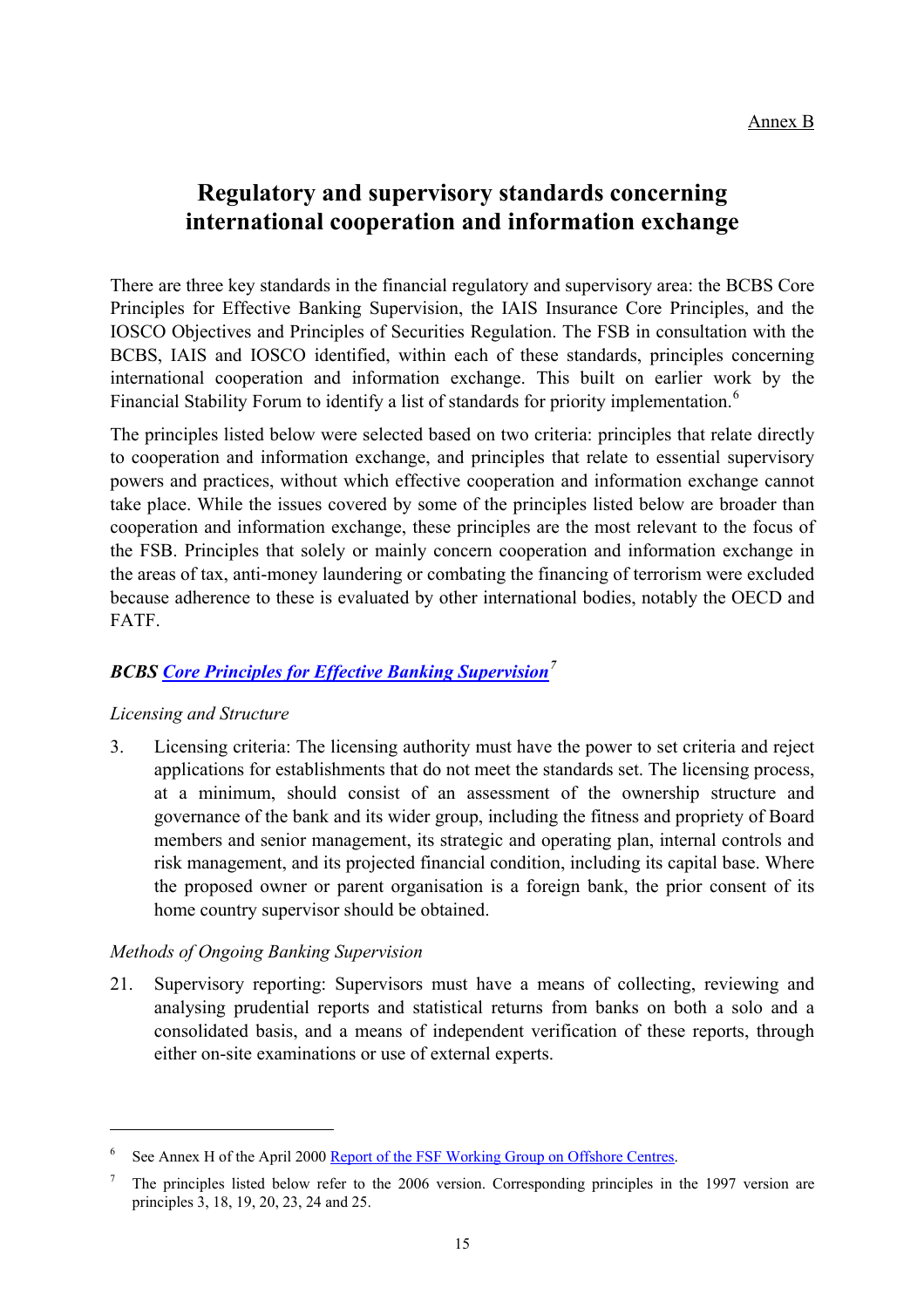## *Consolidated and cross-border banking supervision*

- 24. Consolidated supervision: An essential element of banking supervision is that supervisors supervise the banking group on a consolidated basis, adequately monitoring and, as appropriate, applying prudential norms to all aspects of the business conducted by the group worldwide.
- 25. Home-host relationships: Cross-border consolidated supervision requires cooperation and information exchange between home supervisors and the various other supervisors involved, primarily host banking supervisors. Banking supervisors must require the local operations of foreign banks to be conducted to the same standards as those required of domestic institutions.

# *IAIS [Insurance Core Principles and Methodology](http://www.iaisweb.org/__temp/Insurance_core_principles_and_methodology.pdf)[8](#page-15-0)*

#### *The supervisory system*

5. Supervisory cooperation and information sharing: The supervisory authority cooperates and shares information with other relevant supervisors subject to confidentiality requirements.

#### *The supervised entity*

- 6. Licensing: An insurer must be licensed before it can operate within a jurisdiction. The requirements for licensing are clear, objective and public.
- 7. Suitability of persons: The significant owners, board members, senior management, auditors and actuaries of an insurer are fit and proper to fulfil their roles. This requires that they possess the appropriate integrity, competency, experience and qualifications.

#### *Ongoing supervision*

 $\overline{a}$ 

17. Group-wide supervision: The supervisory authority supervises its insurers on a solo and a group-wide basis.

# *IOSCO [Objectives and Principles of Securities Regulation](http://www.iosco.org/library/pubdocs/pdf/IOSCOPD154.pdf)*

- *C. Principles for the Enforcement of Securities Regulation*
- 8. The regulator should have comprehensive inspection, investigation and surveillance powers.
- 9. The regulator should have comprehensive enforcement powers.
- 10. The regulatory system should ensure an effective and credible use of inspection, investigation, surveillance and enforcement powers and implementation of an effective compliance program.

<span id="page-15-0"></span><sup>8</sup> The principles listed below refer to the 2003 version. Corresponding principles in the 2000 version are principles 2, 15 and 16. The Insurance Core Principles are currently under revision, and the revisions are envisaged to be completed by the end of 2011.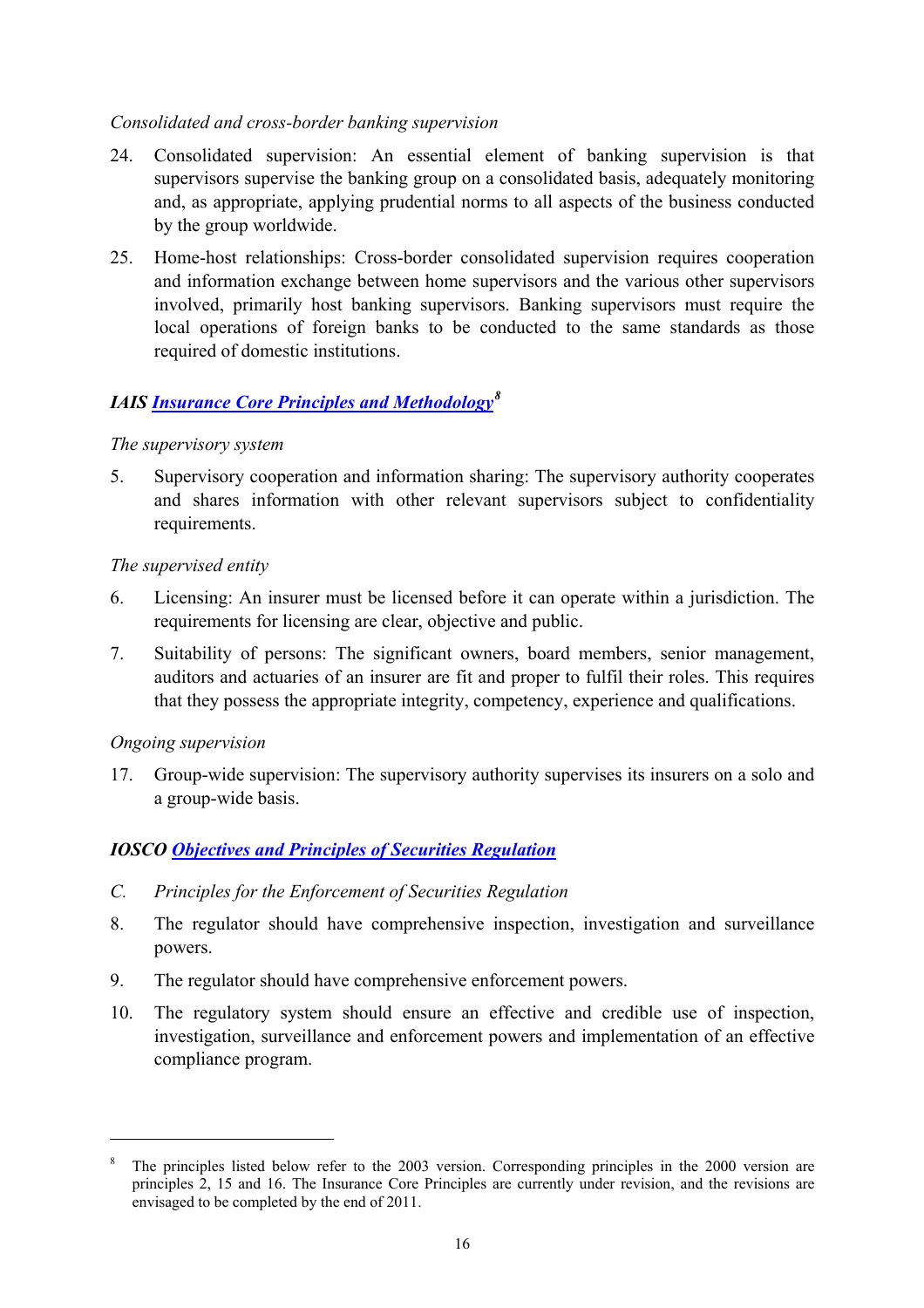#### *D. Principles for Cooperation in Regulation*

- 11. The regulator should have authority to share both public and non-public information with domestic and foreign counterparts.
- 12. Regulators should establish information sharing mechanisms that set out when and how they will share both public and non public information with their domestic and foreign counterparts.
- 13. The regulatory system should allow for assistance to be provided to foreign regulators who need to make inquiries in the discharge of their functions and exercise of their powers.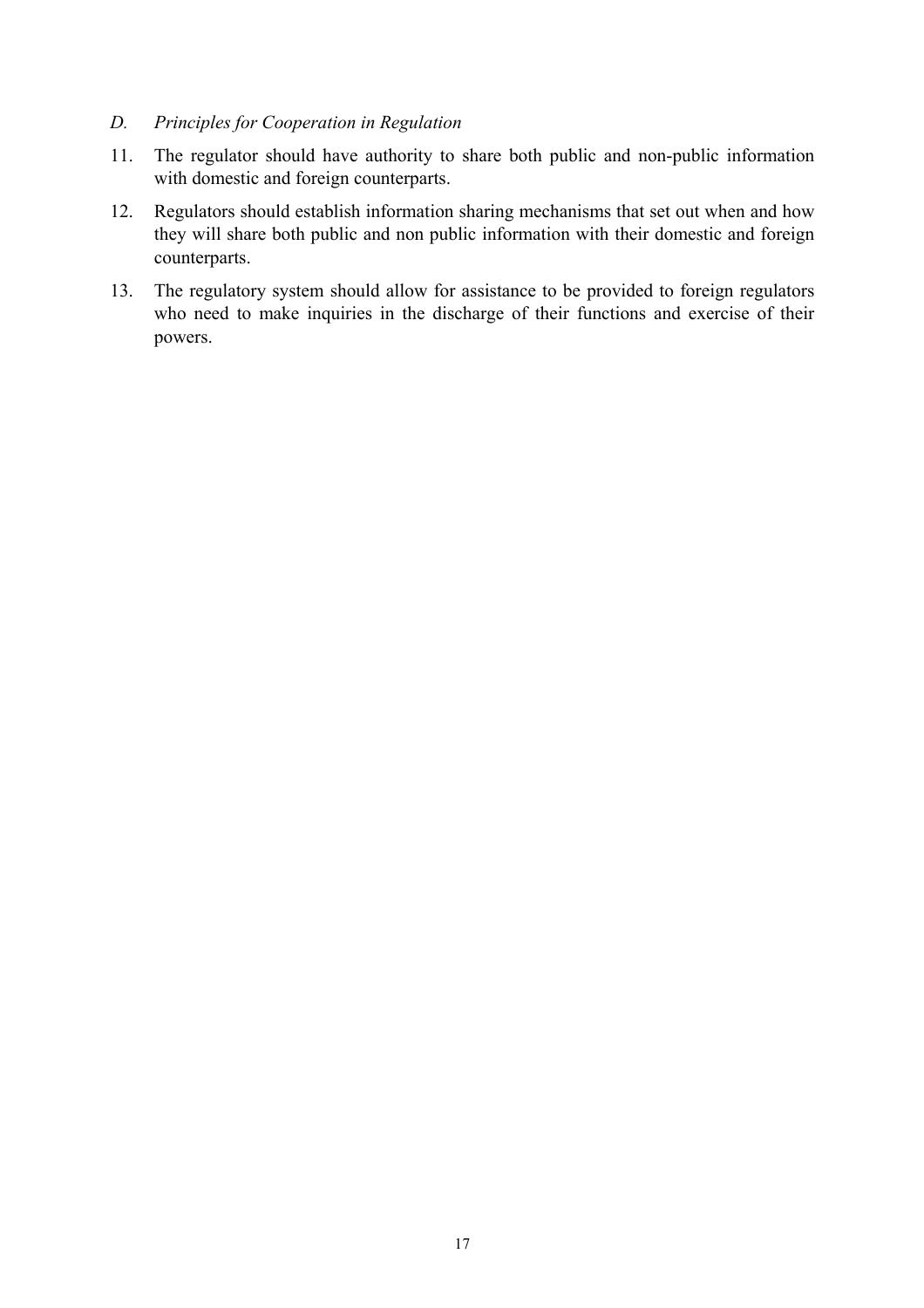# **Simplified flow chart of the evaluation process**

<span id="page-17-0"></span>

Technical assistance could also be provided earlier in the evaluation process.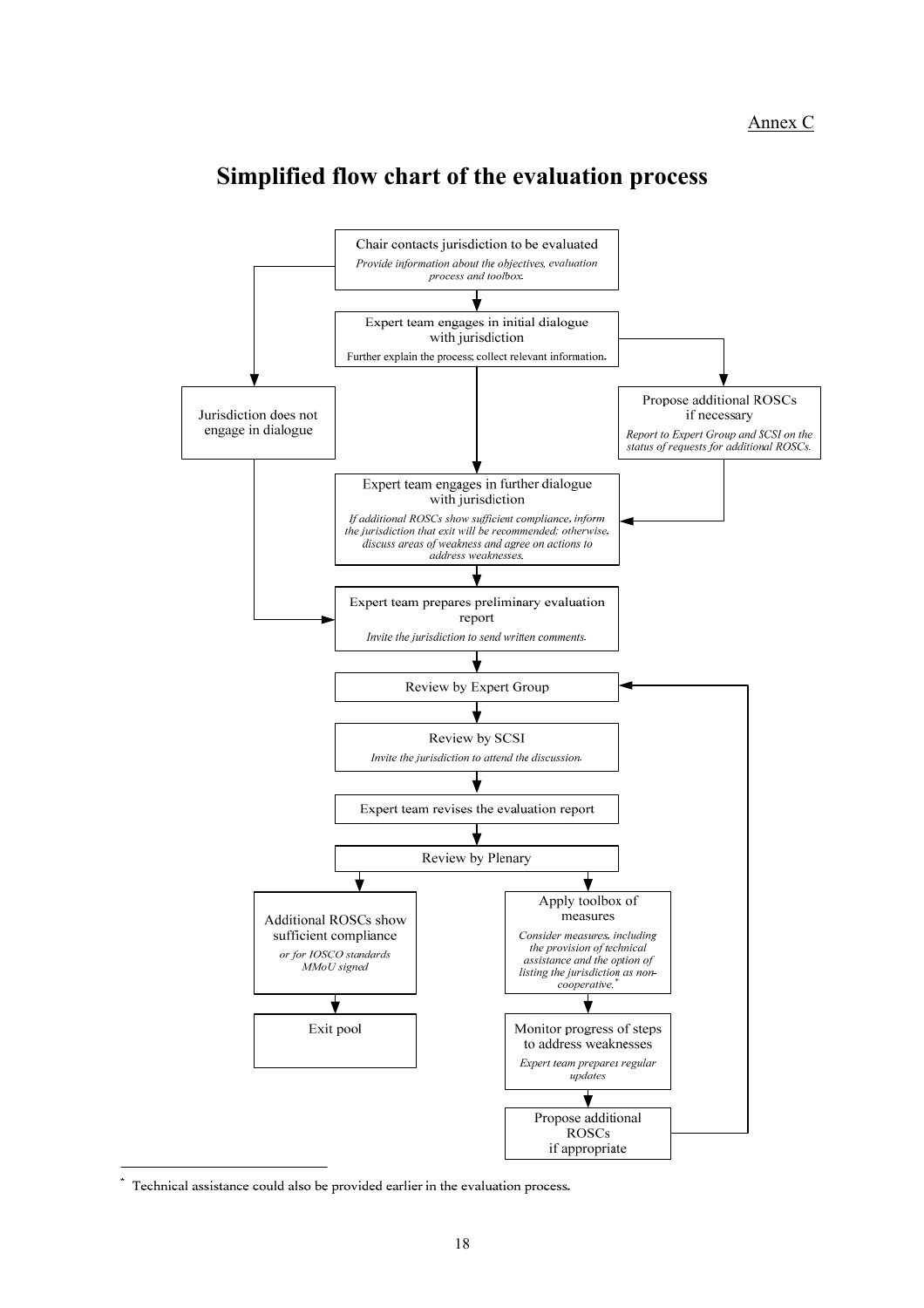# **Toolbox of possible measures to promote the implementation of international financial standards**

<span id="page-18-0"></span>The list of measures below provides a menu of options for fostering adherence to international financial standards. Judgement will need to be applied by the FSB regarding which of the options below to apply and when, and by FSB member jurisdictions in the implementation. The appropriateness of each measure will depend on three factors:

- participation in the FSB evaluation process;
- the reasons for the areas of weakness identified; and
- progress in implementing recommendations for improving adherence.

## **Policy dialogue and capacity-building**

International policy dialogue can assist jurisdictions in identifying reforms. Where needed, technical assistance could be provided to jurisdictions to build capacity to design and implement reforms:

- **Policy dialogue**: The IMF/World Bank assessment process and policy dialogue of the jurisdiction with the FSB, including through the dialogue with the expert team in drawing up the evaluation report, could help a jurisdiction to improve its adherence to information sharing and cooperation standards. Such dialogue can help to promote country ownership and can provide useful impetus for reform. Regular follow up can help to provide assistance to a jurisdiction in implementing the standards.
- **Technical assistance**: Technical assistance (including training and secondments) could be provided – by bilateral donors, national supervisors, standard-setting bodies, the IMF, multilateral development banks (including the World Bank), other international institutions, such as UN agencies, the Financial Stability Institute, and other training providers – to jurisdictions to help them implement relevant international standards.
- **Multilateral memoranda of understanding**: Jurisdictions can be encouraged to work with standard-setting bodies to fulfil the conditions for signature of MMoUs, thereby assisting them to raise adherence.
- **Letter to the Minister**: The Chair of the FSB, on behalf of all members, could send a letter to the Minister of Finance of a given jurisdiction to highlight the problems and emphasise the importance that the international community places on addressing weaknesses in adherence.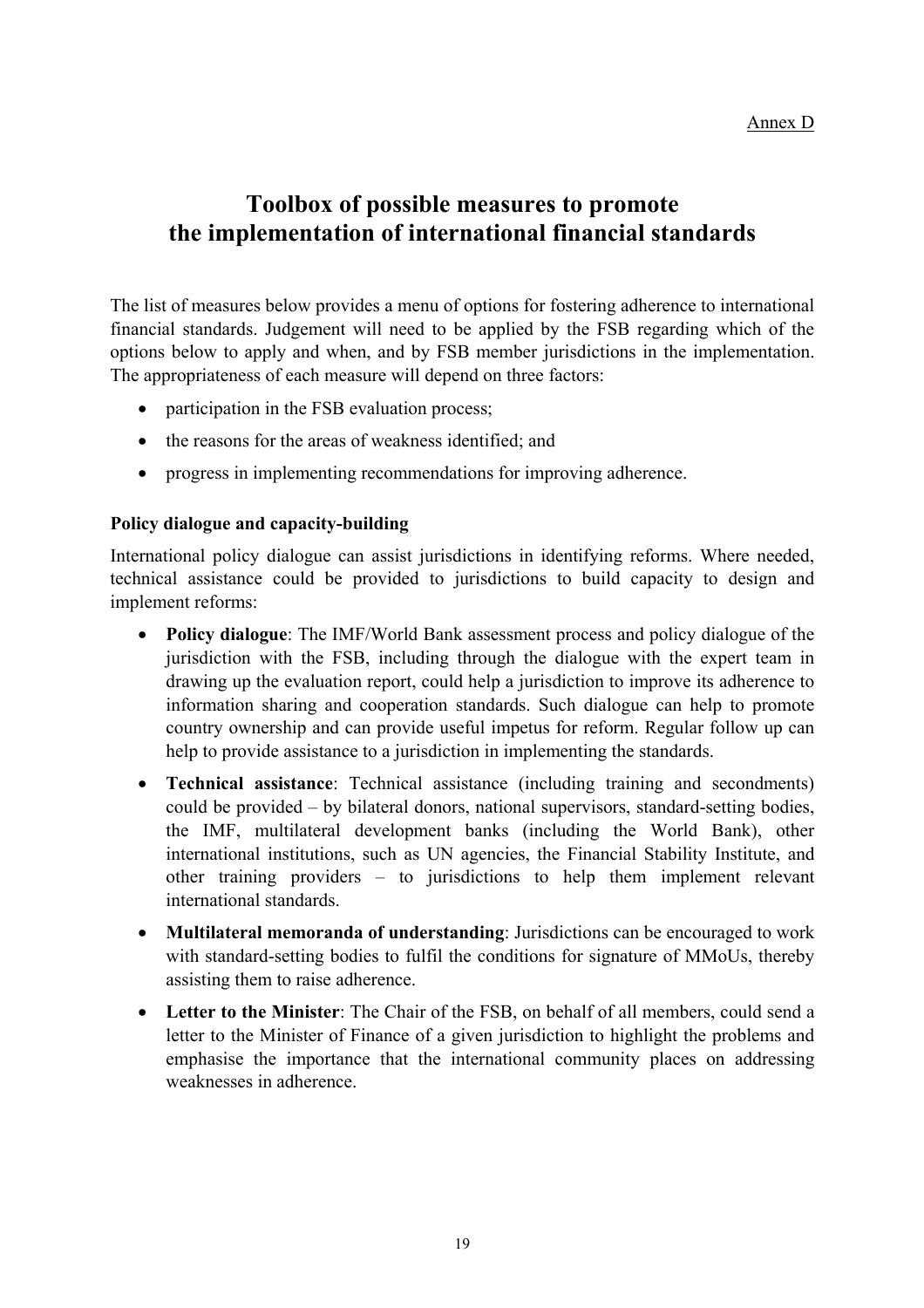**Membership processes**: Adherence to standards could be taken into account as a condition for granting membership to international groupings (e.g., IOSCO, IAIS, BCBS, etc), or for certain aspects of membership, such as participation in working groups.<sup>[9](#page-19-0)</sup>

# **Market incentives**

The FSB could take the following measures to incentivise market participants to take account of a jurisdiction's adherence to standards in their lending and investment decisions, or to incorporate assessment grades directly in their pricing and allocation decisions.

- **Raise awareness about standards**: The FSB could reach out to rating agencies, global financial institutions and large institutional investors to educate them about its efforts to improve compliance with standards and to highlight the role that information on compliance can play when evaluating the riskiness of jurisdictions.
- **Highlighting compliant jurisdictions**: Information could be published by the FSB highlighting those jurisdictions that are in compliance with standards.
- **Market access**: Financial institutions' location in a jurisdiction that adheres to international standards could be considered as a positive factor by jurisdictions to consider in making market access determinations, in a manner consistent with prudential requirements and trade, investment and other international obligations. For example, supervisors in jurisdictions could consider, as a positive factor, the fact that a jurisdiction adheres to international standards when evaluating applications for licences from financial institutions in that particular jurisdiction.
- **List of non-cooperative jurisdictions**: If other measures are not making sufficient progress, the jurisdiction could be included on a published list of non-cooperative jurisdictions.

## **Non-cooperative jurisdictions**

 $\overline{a}$ 

After a jurisdiction is listed as non-cooperative, the following measures could be appropriate to safeguard the global financial system and to apply additional pressure to improve jurisdictions' adherence. In particular, if one year after the approval of the evaluation report by the Plenary a jurisdiction has not made sufficient progress towards adherence, then FSB could call upon its members to take further measures. The implementation of any such measures will be subject to any legal constraints that member jurisdictions might face in applying the following measures as well as "prudential carve out" provisions (for instance in international trade agreements), which permit jurisdictions to impose restrictions for prudential reasons, such as ensuring the integrity and stability of the financial system.

 **Progress reports**: Publication of jurisdictions' progress in implementing their action plan to adhere to the relevant international standards could be made on the basis of the evaluation process.

<span id="page-19-0"></span><sup>9</sup> IOSCO already applies this measure. Applicants to become IOSCO members are required to apply to become signatories to the IOSCO MMoU and to sign the IOSCO MMoU as a condition for being accepted as IOSCO members.